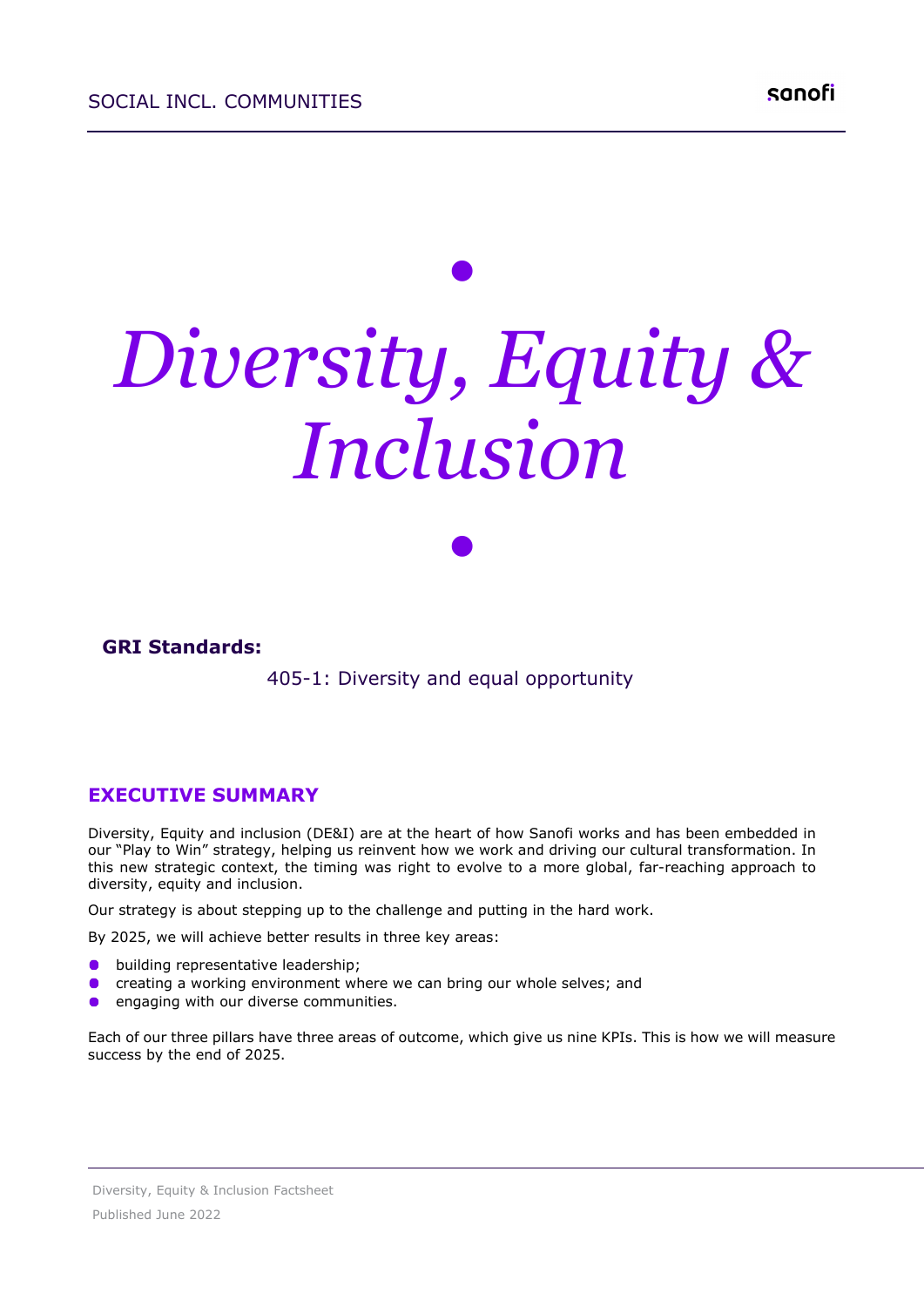## **TABLE OF CONTENTS**

| 3.1. REFLECT: BUILDING REPRESENTATIVE LEADERSHIP  4     |
|---------------------------------------------------------|
|                                                         |
| 3.2. UNLEASH: CREATING A WORK ENVIRONMENT WHERE WE CAN  |
| 3.3. TRANSFORM: ENGAGING WITH OUR DIVERSE COMMUNITIES 7 |
|                                                         |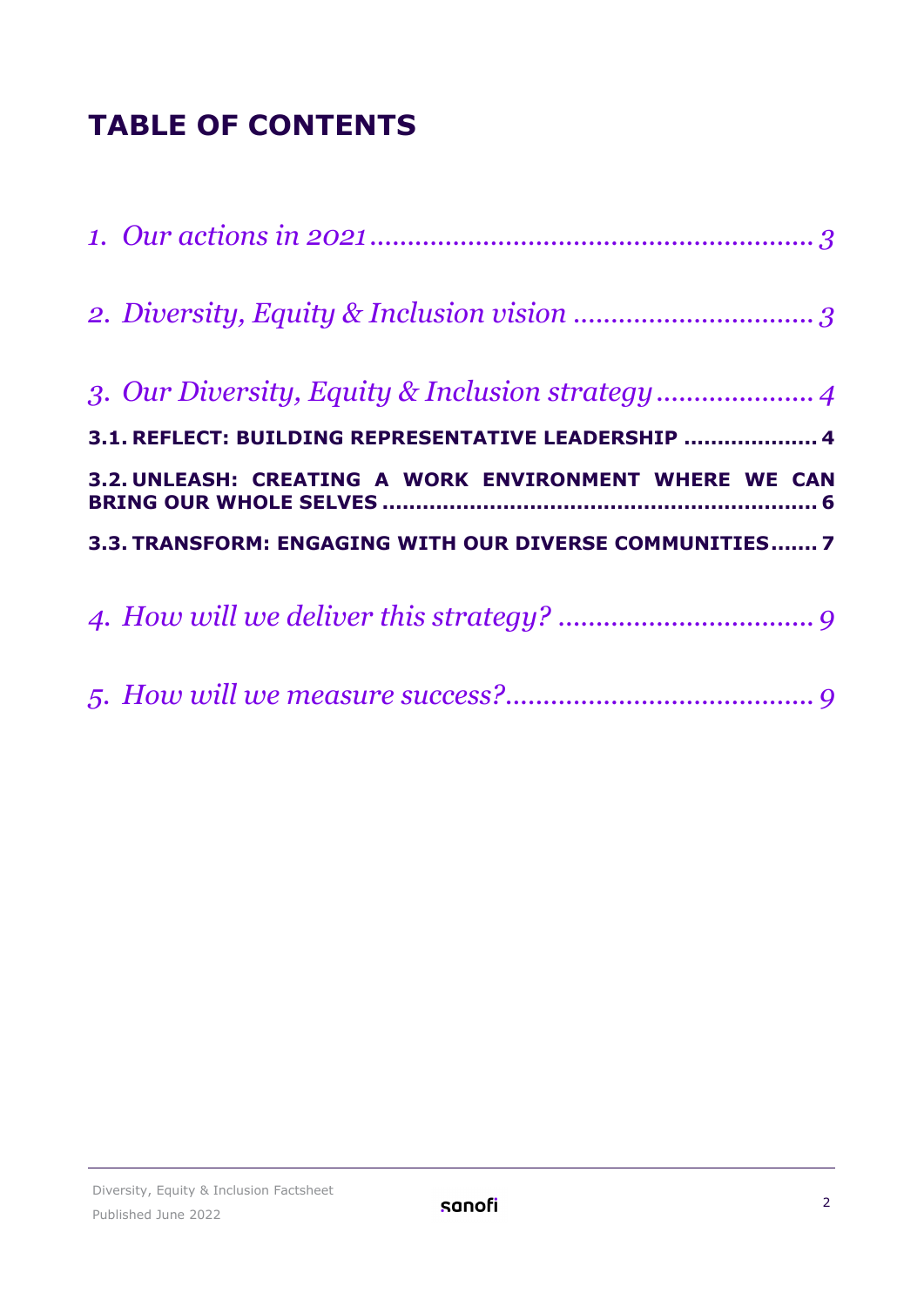## <span id="page-2-0"></span>*1. Our actions in 2021*

In 2021, the main focus was on establishing the strategy and governance arrangements, which include:

- a dedicated global team of DE&I professionals and a regional/functional DE&I network of 25 leaders;
- a new Global Employee Resources Group (ERG) framework tasked with defining its vision, roles, and goals and representing each of our five diversity strands, with Executive Committee sponsors for each diversity strand (the new global ERG framework will go live in 2022); and
- a Diversity, Equity & Inclusion Board, including Executive Committee members, our CEO, three external thought leaders and a global ERG leader, chaired by the Chief Diversity, Culture and Experience Officer.

Examples of actions already delivered include:

- concrete DE&I action plans in our Top 10 markets (France, United States, United Kingdom, Brazil, Italy, Germany, Spain, China, Japan, Russia);
- a dedicated knowledge-sharing intranet accessible to all employees for communicating strategy, tools, dashboards, ERG, connections, learning modules, events, etc.; and
- a comprehensive "All In" D&I learning experience, with many initiatives geared toward employees and managers, starting with an overview of the D&I eLearning module for all Sanofi employees. Examples include:
	- > "Challenge Your Bias": completed by 3,120 employees in 2021, this highly interactive, instructorled workshop helps employees develop further awareness of their own unconscious bias and learn strategies for mitigating behaviors that are not aligned with our Inclusive work culture;
	- $>$  a curated collection of eLearning, videos, articles, guides, and assessment tools from a variety of internal and external sources to provide a foundational understating of D&I, addressing selfawareness of D&I fundamentals and how to behave more inclusively; and
	- an instructor-led, thought-provoking workshop on Inclusive Leadership targeted at all Sanofi people managers, where participants will share experiences, insights, and best practices with management peers.

## <span id="page-2-1"></span>*2. Diversity, Equity & Inclusion vision*

We want to reflect the diversity of our communities, unleashing our best selves every day to transform the practice of medicine.

We want to make an impact in the world through who we are, what we do, and the way we do it. And we recognize that the only way to really do this, is to do it together and by being all in. This is why we believe that our leaders and teams must reflect the vibrant diversity of the communities we serve so that we are able to act for our patients and customers in a way that makes a difference through our diversity of thought. We want to create a safe and inclusive space where everyone feels they can bring their whole selves so that we unleash the full creative potential of individuals and teams. And we think our impact should go beyond our four walls and extend to the communities in which we live and operate.

Diversity, Equity & Inclusion (DE&I) is part of our larger "Play to Win" strategy, helping us reinvent how we work and driving our cultural transformation. In this new strategic context, the timing was right to develop a more global, far-reaching approach to D&I. And to do this with people from all over the Sanofi world: co-created and co-owned so that it can be co-led. Our approach to D&I is fully integrated with our people strategy and our commitment to society because we are putting our people at the center. We want them to thrive in an inclusive culture where they can have the best employee experience, boosting their sense of pride and belonging. Also, our social impact strategy will be integrated into our leaders' career development worldwide, ensuring a mindset that fosters diversity and inclusion throughout the Company. This is how we will attract and retain the best talents and build our competitive edge, our diversity edge. The business and societal advantages that come from a diverse workforce and inclusive environment are well established: diverse teams make better decisions, are more creative, and deliver better outcomes with a better bottom line. A diverse, equitable and inclusive culture also impacts how we engage with the communities we serve.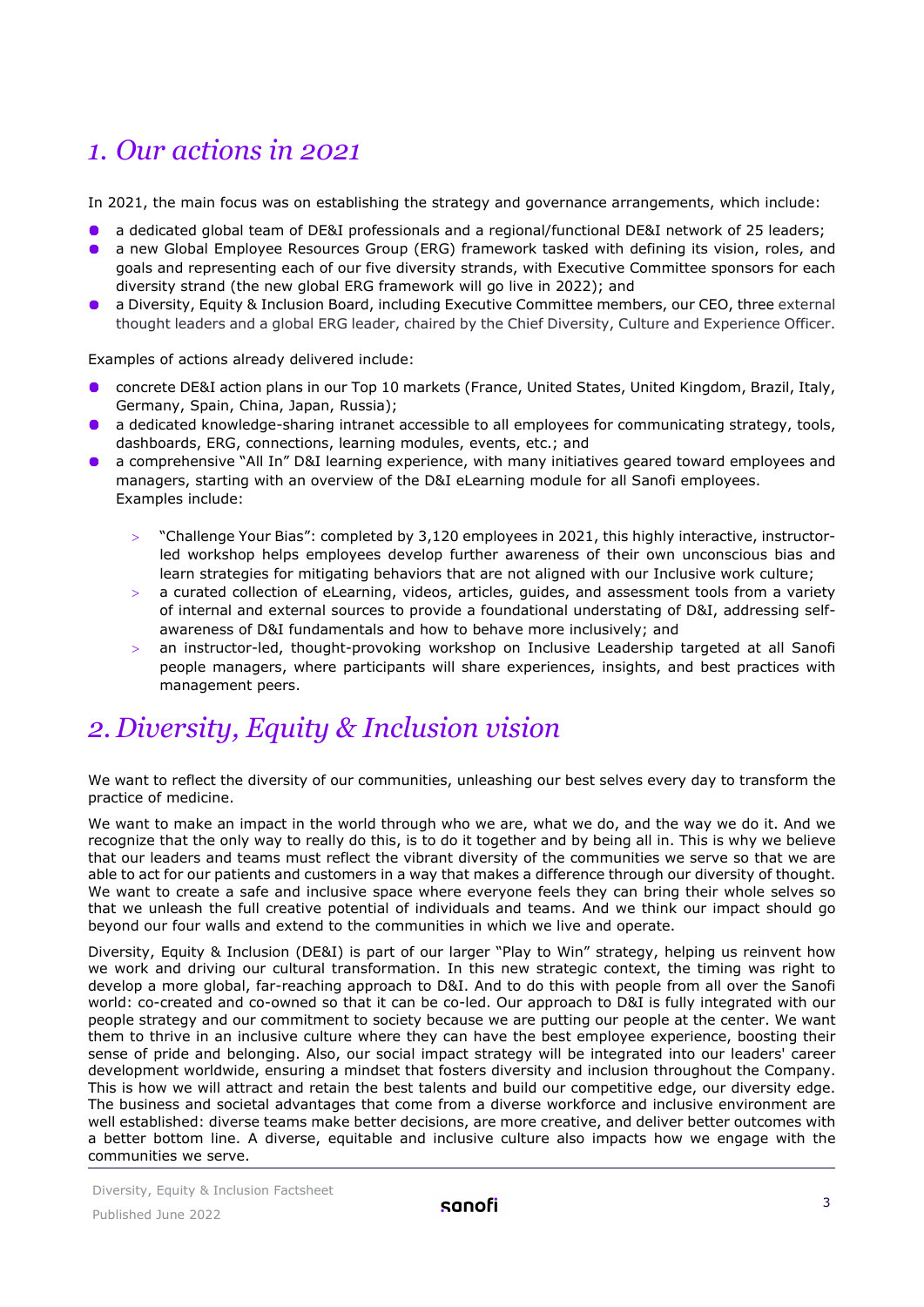## <span id="page-3-0"></span>*3. Our Diversity, Equity & Inclusion strategy*

Diversity, Equity & Inclusion (DE&I) is part of our larger "Play to Win" strategy and our Corporate Social Responsibility strategy, helping us reinvent how we work and enabling our cultural transformation. In this new strategic context, we co-created and launched a new global D&I strategy in June 2021 called "All In", focused on delivering strong outcomes across three key pillars by 2025:

- building representative leadership (which is our workforce);  $\bullet$
- creating a work environment where we can all bring our whole selves (which is our workplace); and  $\bullet$
- engaging with our diverse communities (which is our marketplace).

We know that the best way to deliver impact is by doing it together as an organization with our people, our suppliers, our stakeholders, and society. Together we will deepen our understanding by having constant conversations and putting in place more deliberate actions to drive greater equity across five key strands of diversity: Gender, Race/Ethnicity/Faith, Disability, Age and LGBTQIA+  $^{\rm (1)}$  $^{\rm (1)}$  $^{\rm (1)}$ . We will also ensure that antiracism is a systemic part of our organization and is reflected in everything we do, making sure we maintain local relevance.

### <span id="page-3-1"></span>**3.1. REFLECT: BUILDING REPRESENTATIVE LEADERSHIP**

Sanofi demonstrates an intentional focus on diversity, equity and inclusion in:

- talent acquisition, through inclusive recruitment processes and diversification of talent sourcing;
- talent development, ensuring equal learning and development opportunities for all; and  $\bullet$
- $\bullet$ talent retention, with specific attention to diversity in our succession plans.



Our hiring managers are being trained in effective and inclusive recruitment including an inclusive Job posting templates, and we are equipping our eight search firms with our D&I strategy and expectations.

Wherever possible, relevant country targets and ambitions have been put in place, with a few examples below:

- US: 37% people of color representation by 2025;
- UK: 25% representation of people from a minority and/or ethnic background at final interview stage for senior positions; and

<span id="page-3-2"></span><sup>(1)</sup> LGBTQIA+ (lesbian, gay, bisexual, transgender, queer, intersex, asexual and others) communities.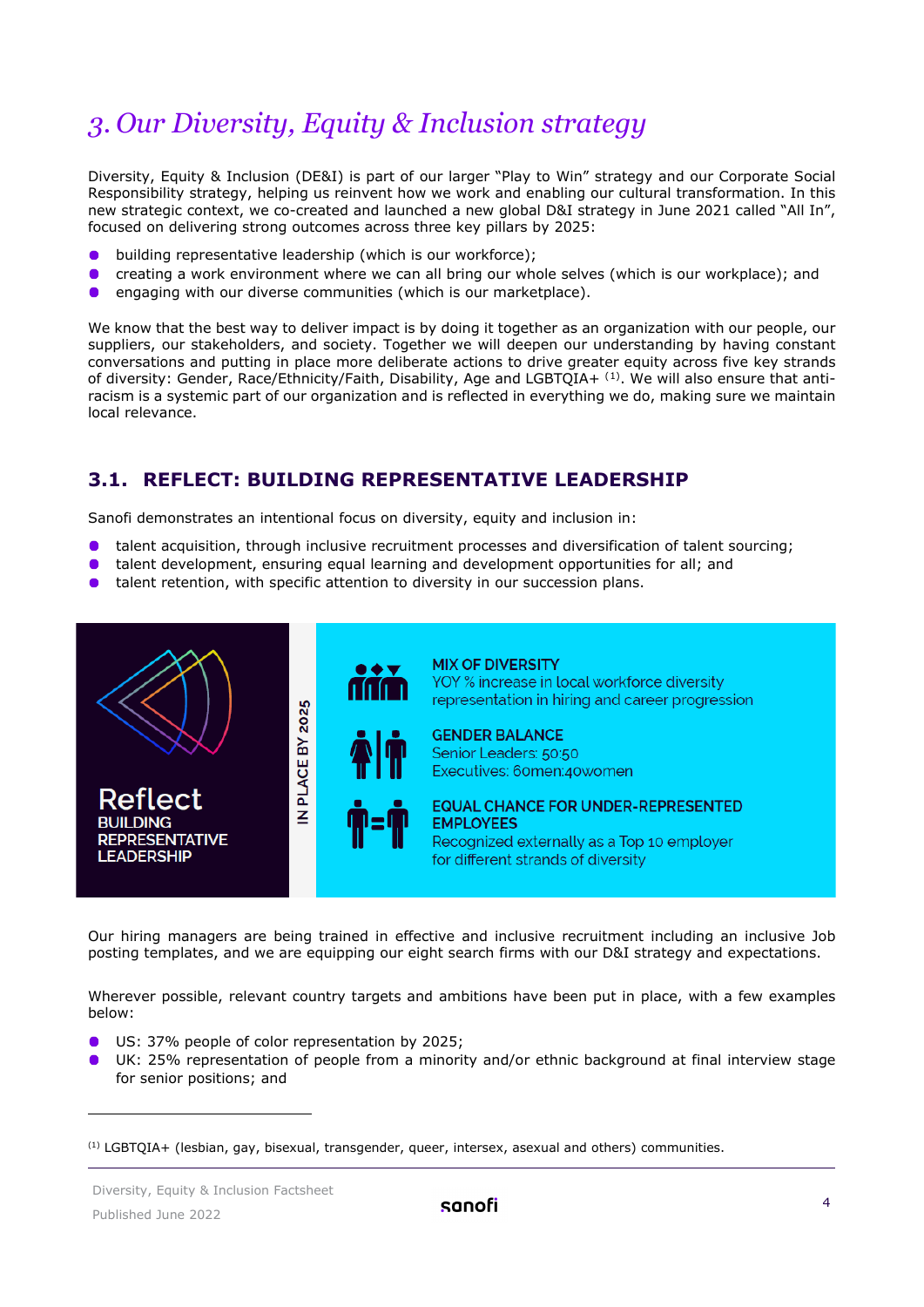**•** France and other countries: targets set to increase representation of people with a disability (organizational relationship with Valuable 500 initiated).

#### **For Gender Balance**

We have committed to achieving gender parity of 50% in senior leadership, and 40% of women in our executive teams by 2025. To achieve this commitment, we are combining several actions covering Talent Management, Talent Acquisition, and Talent Development. We are embedding gender balance in our hiring and succession planning processes and are monitoring progress through several meaningful indicators to ensure we meet our global 2025 ambition.

In 2021 specifically:

- $\bullet$ gender KPIs are included in the performance objectives for the annual variable compensation of our Executive Committee and all our executive teams;
- we have identified 140 female talents who have initiated in February 2022 a **"Career Development Journey for Women"** which will help them to progress towards more demanding, executive roles, through a 12-month development journey, including HOGAN 360 assessment, development plan, coaching, networking session, learning programs. We have been mindful of the geographic diversity of these talents;
- ensuring we have gender-balanced shortlists and diverse interview panel for all senior leader positions; and
- making sure our successor plans are gender balanced.

Our 2021 data show that we are on track.

| Gender balance <sup>(a)</sup>                                                     | 2021  |
|-----------------------------------------------------------------------------------|-------|
| Our ambition is to achieve gender balance in Sanofi Senior Leaders <sup>(a)</sup> | 40.1% |
| (approximately 2,340 positions) by 2025.                                          | women |
| Our ambition is to achieve 40% women in our Executive population                  | 34.2% |
| (approximately 500 positions) by 2025.                                            | women |

Overall, our workforce is composed of 47.7% women.

#### **Ensuring pay equity with a strong plan measuring impact**

At Sanofi we believe that all employees irrespective of their gender should be paid equitably for similar work. This does not necessarily mean that everyone doing the same job has identical pay. Any difference in pay should be explained with objective reasons, in line with Sanofi's Reward and Performance policy and practice.

In 2021, we launched a Global Pay Equity Action Plan to track and reinforce practices to ensure and promote pay equity. This action plan includes three core global commitments:

- making dashboards available that allow countries to monitor gender pay gaps by job level on a regular basis and to develop action plans to remediate any unjustified pay gaps;
- raising Pay Equity Awareness by strengthening managers' skills in identifying and addressing factors that may impact pay gaps at critical pay steps (hiring, pay reviews etc.); and
- implementing reviews of base salary for employees returning from parental/family leave.

**For LGBTQIA+** talents, we have partnered with MyGwork to attract more diverse profiles beyond gender balance (building a safe and rewarding space for employees with diverse sexual orientations and gender identities), as well as supporting and connecting with the community (through networking and career events).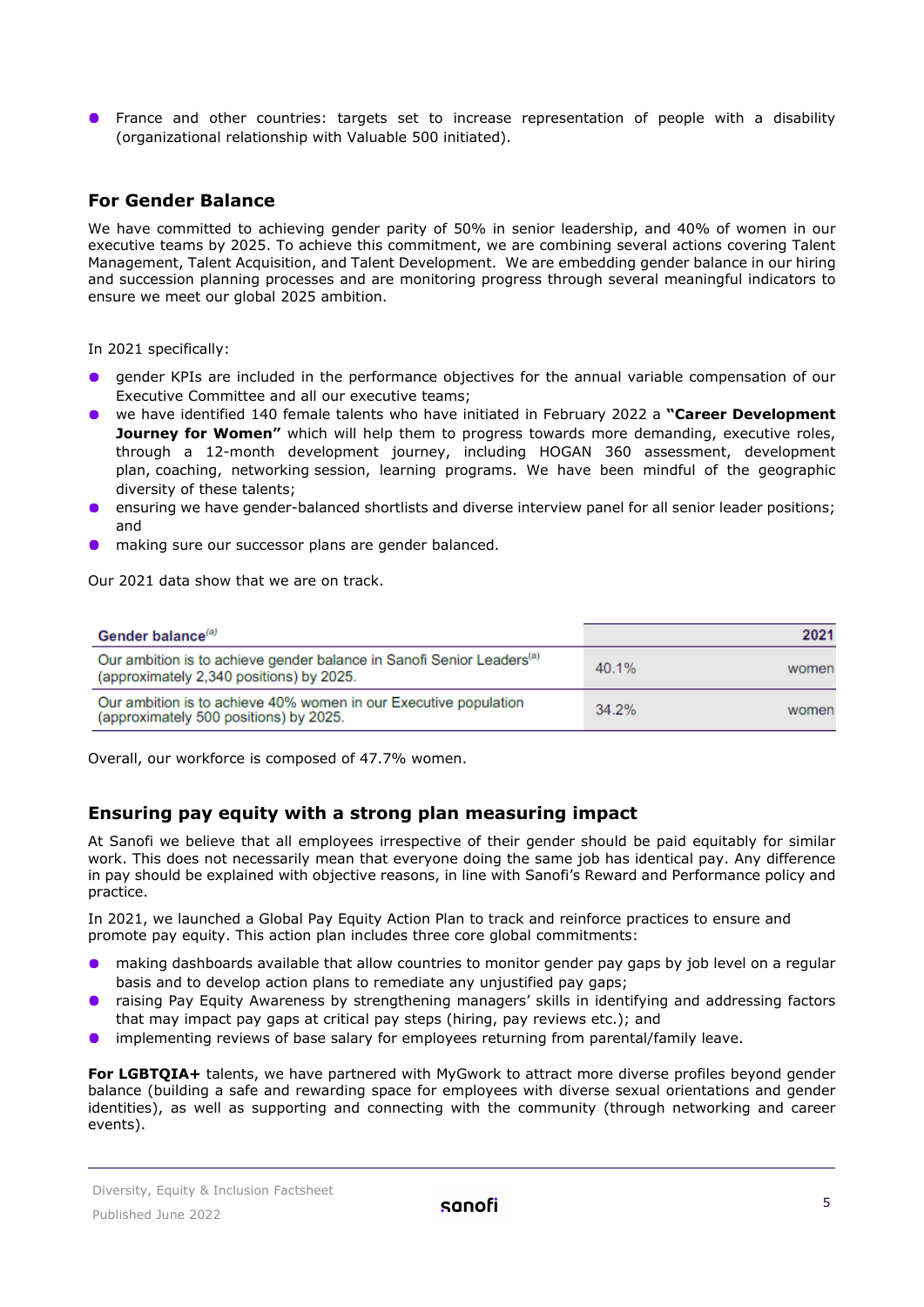**For Generations**+**:** we have partnered with OneYoungWorld to identify and develop Young Talents of Sanofi to advocate change and lead on the Sustainable Development Goals. Five talents have been nominated to participate in the next Summit in Manchester**.**

#### <span id="page-5-0"></span>**3.2. UNLEASH: CREATING A WORK ENVIRONMENT WHERE WE CAN BRING OUR WHOLE SELVES**



#### **3.2.1. Establishing a global wellbeing program**

Sanofi has implemented a global approach to wellbeing for all employees worldwide. As a company with high performance ambitions, we need to support our colleagues to thrive and be successful by energizing them and creating a collaborative working environment where they feel optimistic, hopeful about the future, and passionate about what they do.

Sanofi's Global Wellbeing Program is based upon four pillars, providing tools and resources to help in and outside of work with:

- **Healthy Minds:** supporting emotional and mental wellbeing;
- **Healthy Bodies:** supporting good physical health, focusing on prevention and on quality healthcare;
- **Healthy Working Culture:** building a "Play to Win" culture that is respectful, supportive, and inclusive  $\bullet$ at all levels; and
- **Healthy Finances:** helping people feel comfortable, confident, and in control managing their finances.

#### **Concretely, the Global Wellbeing Program includes:**

- **•** an externally hosted, global employee assistance program called "Be Well Guidance Resources", which offers confidential, free support for all employees and their direct dependents. Be Well Guidance Resources offers a free, multilingual 24/7 hotline that colleagues can contact to ask for advice and support on a wide range of topics, from psychological support to financial and legal guidance. Be Well Guidance Resources are due to go live from January 2022;
- a broad multilingual Learning & Development offering, which is already in place to help with Healthy Minds and Healthy Working Culture; and
- **a** a way to build support and transparency into our culture so that employees all feel comfortable to speak up if they observe or are faced with behaviors not in line with our "Play to Win" behaviors. We call this "Speak Up!" It relies on clear and confidential processes and channels to seek advice on things employees observe that are not acceptable.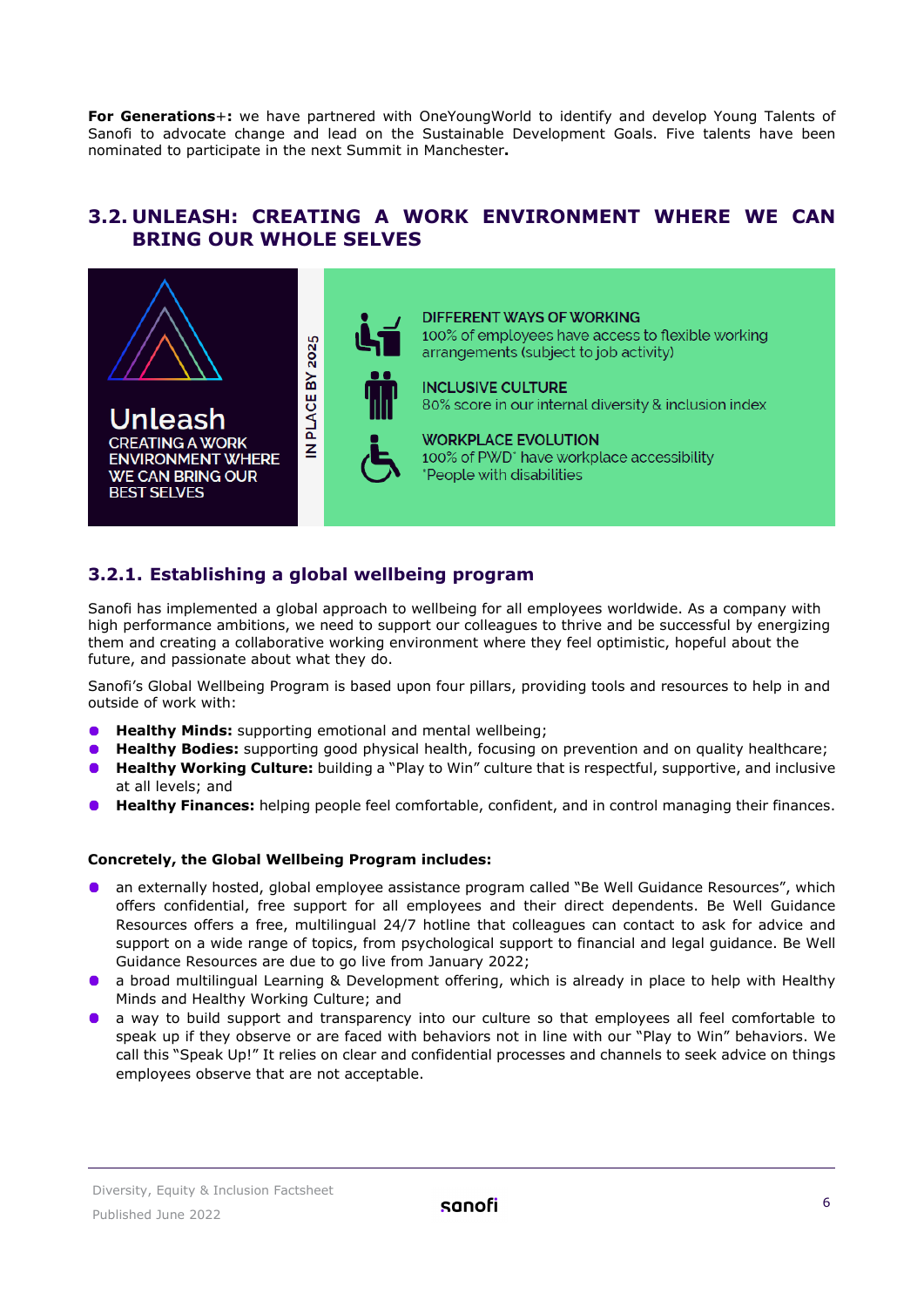#### **3.2.2. A global framework for flexible work**

Our "Play to Win" priorities (Growth, Innovation, and Efficiencies) can only be successful with the fourth priority: Reinvent How We Work. Only by changing how we work can we transform the practice of medicine and create a place where everyone can bring their whole selves to work. Working flexibly is an important part of this: it builds inclusion, helps all of us unleash our full creative potential, and fosters our new culture by helping us live the "Play to Win" behaviors.

A well-balanced, flexible workplace helps everyone feel more included because it shows that Sanofi acknowledges and caters to individual needs and working styles.

As part of the new DE&I strategy, Sanofi's "Global Flexible Work guidelines" have been updated based on a consistent global framework launched in May 2021. The global guidelines are applied locally through country-wide policies defined and implemented by Sanofi's local country teams in full compliance with local labor law and practices.

By 2025, Sanofi is committed to offering access to flexible working arrangements to 100% of employees, subject to their job profile.

#### **3.2.3. At the forefront of societal change: our global gender-neutral paid parental leave policy**

Since January 2022, Sanofi grants 14 weeks paid parental leave to any Sanofi employee welcoming a new child through childbirth or adoption, no matter which country they are working in and irrespective of gender or sexual orientation, as long as the employee is recognized as the child's parent as per local legislation or practice. A step forward for driving equality in the workplace and greater choices beyond.

#### **3.2.4. Attention to disability**

Locally, Sanofi subsidiaries define specific programs.

For example, Sanofi in France is continuing to demonstrate commitment with the fifth renewal of its Group Agreement on disability for the period 2021-2023, built on five pillars:

- priority monitoring of employees with disabilities to ensure they can remain in their job;
- **O** ongoing integration of employees with disabilities, whatever the nature of the disability;
- strengthening communication and information through awareness initiatives;
- constantly improving the accessibility of workstations and information (for example, making Tadeo a computer-assisted solution which facilitates communication with deaf or hard of hearing people – available to all employees); and
- maintaining strong, ongoing relationships with organizations such as the protected and adapted work  $\bullet$  . sector.

A network of 32 disability delegates in the workplace provides local focus and attention.

Sanofi is committed to achieving a direct employment rate of 6% for disabled workers by the end of the agreement in 2023. In France, Sanofi had 1,498 employees with disabilities in 2021.

As another illustration, Spain has implemented the "*Aflora*" plan. Since 2018, "*Talento sin Etiquetas*"/"Talent with no tags" has helped inclusion for disabled people, creating a culture of normalizing and raising awareness around disability. Employees with a disability, or who have a child with a disability, are given a monthly allowance. In 2021, 29 employees benefited from these allowances.

#### <span id="page-6-0"></span>**3.3. TRANSFORM: ENGAGING WITH OUR DIVERSE COMMUNITIES**

We want to have a positive social impact that goes beyond health and strengthens economic engagement with the communities we serve: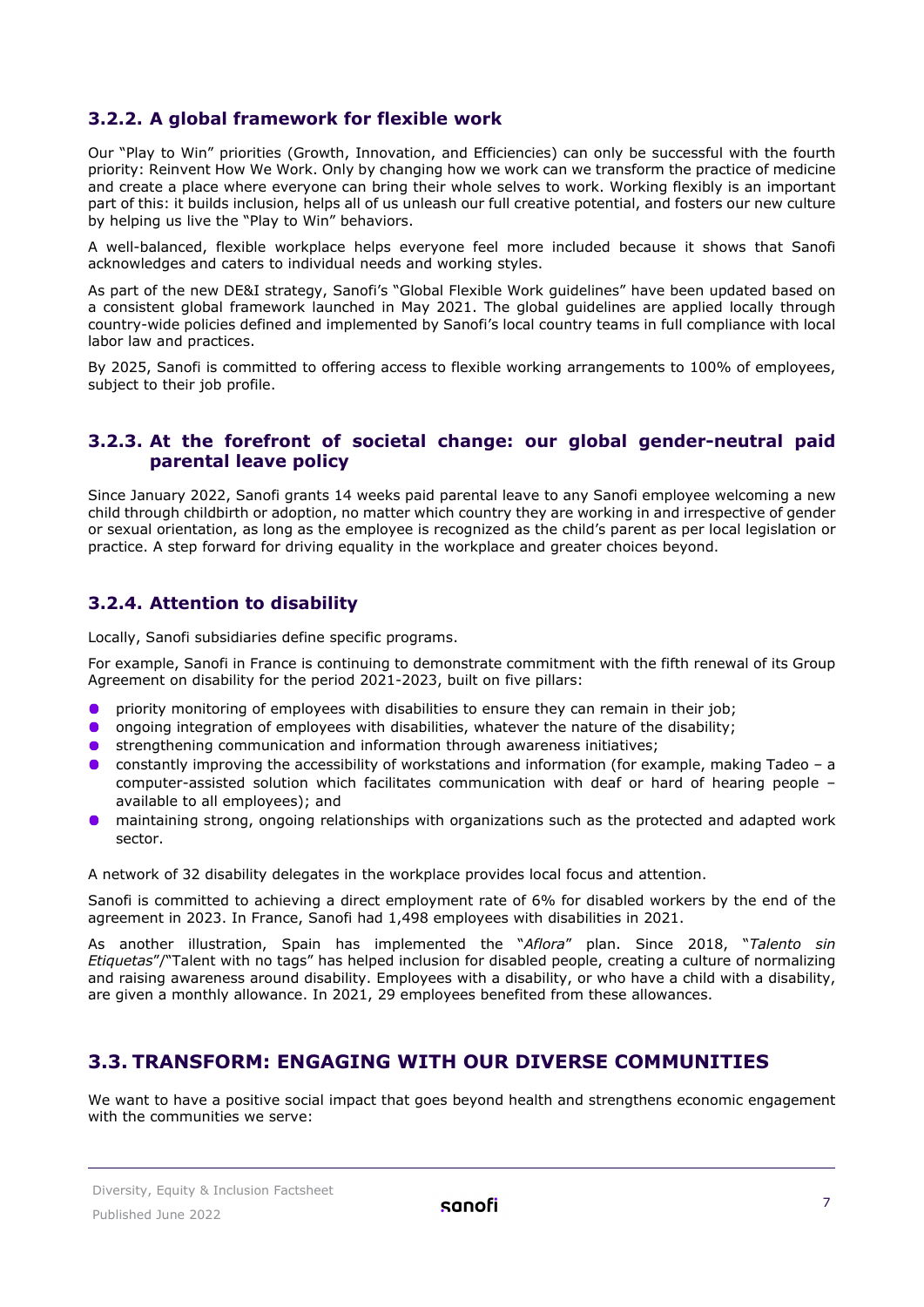- **•** in procurement, we are strengthening communities' economic engagement with our suppliers through a Solidarity Sourcing program that ensures our large corporate supplier base reflects our behaviors. Our goal is to engage 450 suppliers by 2025 representing over  $\epsilon$ 6 billion (40% of our global expenditure);
- **•** we have a Global Supplier Diversity program in place to increase the inclusion of historically disadvantaged or under-represented groups in our sourcing processes;
- we have a partnership with [WeConnect International](https://cp-s-prd.onesnf.com/en/our-responsibility/equality-and-inclusiveness/partners) to increase our collaboration and engagement with women-owned businesses, and support women's economic empowerment. On International Women's Day in March 2022, we made a public commitment to:
	- double our woman-owned business spend by 2025, and
	- $\ge$  spend over  $\epsilon$ 1.5 billion with small and diverse businesses by 2025,
- as part of our social impact strategy, we are supporting projects driven by senior leaders that will have a positive local impact and foster our people to volunteer; and
- in clinical trials, we are working to better represent our patients' diversity:
	- by engaging patient advocacy groups, healthcare professionals, medical societies and industry partners, and we are improving our understanding of challenges and barriers in enrolment of diverse patients in clinical trials. We are also translating this understanding into a more inclusive trial design,
	- by better understanding the disease demographics (through input from patient groups, literature reviews and Real-World Evidence data), we will set diversity enrolment targets in 100% of our clinical trials in the US as from January 2022,
	- by allocating dedicated resources to lead Diversity in Clinical Trials in the US and globally to ensure we increase the number of our clinical trials achieving their diversity targets. We are reducing the burden on patients by leveraging innovative solutions to reduce the time and transport needs of patients through the use of decentralized clinical trial capabilities,
	- to measure our progress, we have implemented a real-time view of D&I enrolment data in our Clinical Trials in the US through the dashboard DIMO (Diversity & Inclusion Metrics Overview), and
	- we are also providing our Clinical project teams with a D&I toolkit to enhance the selection, and training, of trial sites to include more diverse communities and to involve more diverse investigators with the goal of further increasing diverse participation in our trials.